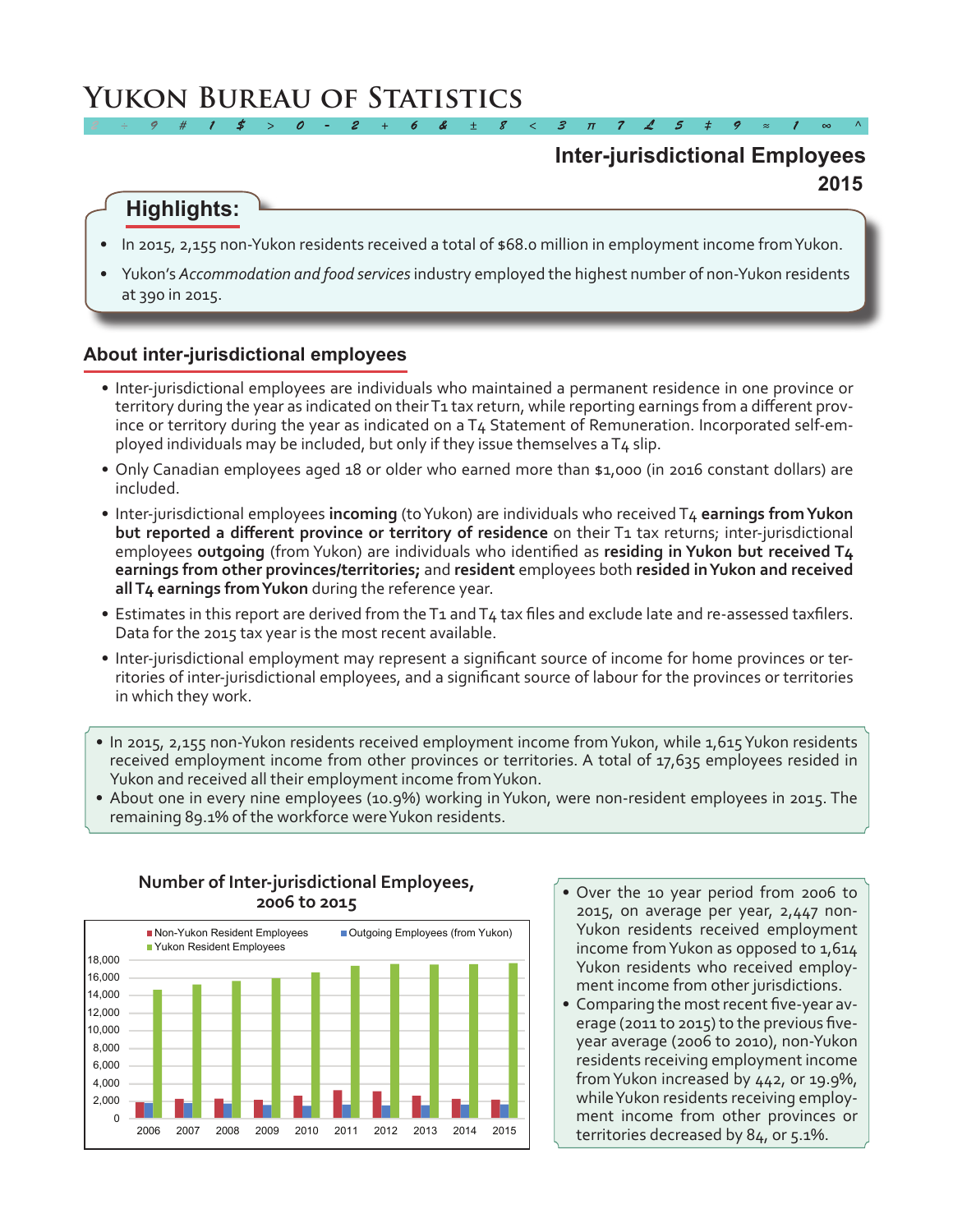# **Count of inter-jurisdictional employees, by sex, Yukon, 2006 to 2015**

|      | Inter-jurisdictional employees<br>incoming to Yukon from other<br><b>Provinces and Territories</b> |       | Inter-jurisdictional employees<br>outgoing from Yukon to other | <b>Provinces and Territories</b> |       | Yukon<br>resident<br>employees |        |             |        |
|------|----------------------------------------------------------------------------------------------------|-------|----------------------------------------------------------------|----------------------------------|-------|--------------------------------|--------|-------------|--------|
|      | Total                                                                                              | Male  | Female                                                         | Total                            | Male  | Female                         | Total  | <b>Male</b> | Female |
|      |                                                                                                    |       |                                                                | -----------                      | count | -----------                    |        |             |        |
| 2006 | 1.850                                                                                              | 1.045 | 805                                                            | 1.775                            | 1.110 | 665                            | 14.615 | 7.080       | 7.530  |
| 2007 | 2,260                                                                                              | 1.370 | 890                                                            | 1.765                            | 1,075 | 690                            | 15.230 | 7.415       | 7,815  |
| 2008 | 2,270                                                                                              | 1,300 | 970                                                            | 1,725                            | 1,045 | 680                            | 15,615 | 7,645       | 7,970  |
| 2009 | 2.145                                                                                              | 1.310 | 835                                                            | 1.545                            | 885   | 660                            | 15.925 | 7.830       | 8.090  |
| 2010 | 2,605                                                                                              | 1.755 | 850                                                            | 1.470                            | 875   | 590                            | 16.595 | 8,170       | 8,425  |
| 2011 | 3,235                                                                                              | 2,205 | 1,030                                                          | 1,595                            | 925   | 670                            | 17,350 | 8,620       | 8,730  |
| 2012 | 3.110                                                                                              | 2.165 | 940                                                            | 1.505                            | 880   | 625                            | 17.555 | 8.640       | 8,910  |
| 2013 | 2,595                                                                                              | 1.735 | 860                                                            | 1.540                            | 920   | 620                            | 17.480 | 8,505       | 8,975  |
| 2014 | 2.245                                                                                              | 1.490 | 755                                                            | 1.605                            | 960   | 645                            | 17.535 | 8,480       | 9,055  |
| 2015 | 2,155                                                                                              | 1,385 | 770                                                            | 1,615                            | 980   | 630                            | 17,635 | 8,510       | 9,125  |

**Note***: Due to the mobile nature of their work, inter-jurisdictional employees may be more likely to file annual personal income tax returns late. For example: in 2015, a forecasted 185 additional employees incoming to Yukon would have been included if late and reassessed taxfilers were included; and an additional 175 outgoing employees from Yukon would have been included. Estimates*   $re$  subject to revision.

• In 2015, 2,155 employees (10.9% of all employees that worked in Yukon), reported residency elsewhere in Canada on their income tax return. Comparing 2015 (2,155 incoming employees) to 2014 (2,245 incoming employees), there were 90, or 4.0%, fewer non-Yukon resident employees working inYukon.

• A total of 1,615 Yukon residents received all or a part of their employment earnings from outside of Yukon during 2015. Compared to 2014 (1,605 employees), 10 moreYukon residents worked in a different province or territory in 2015.

• A total of 17,635 Yukon residents received all employment earnings from Yukon in 2015. This was an increase of 100, or 0.6%, compared to 2014 when 17,535 Yukon residents received all employment income from Yukon.

• In 2015, 1,385 male employees (64.3%) and 770 female employees (35.7%) made up the total of 2,155 employees who worked in Yukon, but reported residency elsewhere in Canada. Of the 1,615 Yukon residents who received all or part of their employment income from outside of Yukon, 980 were males (60.9%) and 630 (39.1%) were female.

### **Count of Inter-jurisdictional employees, by age group and sex, 2006 to 2015**

|                       |                      | 18 to 24 years |             |                      | 25 to 34 years |             |                      | 35 to 44 years |             |                      | 45 to 54 years |             |                      | 55 to 64 years |             | 65 years and older   |      |                           |
|-----------------------|----------------------|----------------|-------------|----------------------|----------------|-------------|----------------------|----------------|-------------|----------------------|----------------|-------------|----------------------|----------------|-------------|----------------------|------|---------------------------|
|                       | <b>Both</b><br>sexes | Male           | Fe-<br>male | <b>Both</b><br>sexes | Male           | Fe-<br>male | <b>Both</b><br>sexes | Male           | Fe-<br>male | <b>Both</b><br>sexes | Male           | Fe-<br>male | <b>Both</b><br>sexes | Male           | Fe-<br>male | <b>Both</b><br>sexes | Male | Fe-<br>male               |
| Incoming              |                      |                |             |                      |                |             |                      | -----          |             | count<br>----------  |                |             |                      |                |             |                      |      |                           |
| 2006                  | 645                  | 330            | 310         | 490                  | 275            | 215         | 255                  | 170            | 85          | 250                  | 150            | 105         | 170                  | 95             | 80          | 40                   | 25   | 15                        |
| 2007                  | 710                  | 380            | 330         | 585                  | 350            | 235         | 330                  | 210            | 120         | 355                  | 245            | 110         | 225                  | 135            | 90          | 55                   | 45   | 10                        |
| 2008                  | 825                  | 420            | 400         | 560                  | 315            | 240         | 290                  | 190            | 100         | 310                  | 205            | 110         | 235                  | 135            | 100         | 55                   | 35   | 15                        |
| 2009                  | 645                  | 335            | 310         | 570                  | 335            | 235         | 260                  | 175            | 80          | 355                  | 260            | 90          | 265                  | 170            | 95          | 50                   | 30   | 20                        |
| 2010                  | 725                  | 420            | 300         | 685                  | 465            | 225         | 355                  | 265            | 90          | 470                  | 370            | 105         | 300                  | 195            | 110         | 65                   | 40   | 25                        |
| 2011                  | 940                  | 580            | 355         | 920                  | 605            | 320         | 425                  | 310            | 115         | 495                  | 395            | 100         | 365                  | 255            | 110         | 90                   | 65   | 25                        |
| 2012                  | 840                  | 520            | 315         | 855                  | 585            | 275         | 445                  | 335            | 110         | 475                  | 365            | 105         | 400                  | 285            | 110         | 95                   | 70   | 20                        |
| 2013                  | 555                  | 295            | 255         | 745                  | 465            | 280         | 375                  | 285            | 90          | 420                  | 325            | 95          | 420                  | 305            | 115         | 85                   | 60   | 25                        |
| 2014                  | 470                  | 265            | 205         | 680                  | 425            | 255         | 315                  | 235            | 80          | 380                  | 285            | 95          | 320                  | 225            | 95          | 75                   | 55   | 20                        |
| 2015                  | 475                  | 265            | 215         | 645                  | 390            | 260         | 320                  | 230            | 90          | 325                  | 240            | 85          | 295                  | 200            | 95          | 90                   | 65   | 25                        |
| Outgoing              |                      |                |             |                      |                |             |                      | -----------    |             | count<br>----------  |                |             |                      |                |             |                      |      |                           |
| 2006                  | 525                  | 245            | 280         | 385                  | 255            | 130         | 315                  | 215            | 100         | 330                  | 235            | 95          | 175                  | 125            | 50          | 45                   | 35   | 10                        |
| 2007                  | 505                  | 245            | 260         | 410                  | 245            | 165         | 300                  | 195            | 100         | 330                  | 225            | 105         | 170                  | 125            | x           | 50                   | 40   | x                         |
| 2008                  | 510                  | 265            | 245         | 415                  | 250            | 165         | 275                  | 170            | 105         | 295                  | 190            | 105         | 180                  | 130            | 50          | 50                   | 40   | 10                        |
| 2009                  | 440                  | 225            | 215         | 380                  | 205            | 175         | 235                  | 140            | 95          | 275                  | 170            | 105         | 170                  | 115            | 55          | 45                   | 30   | 15                        |
| 2010                  | 400                  | 205            | 195         | 345                  | 205            | 145         | 235                  | 150            | 85          | 255                  | 160            | 95          | 180                  | 125            | 60          | 50                   | 35   | 10                        |
| 2011                  | 435                  | 220            | 215         | 450                  | 250            | 200         | 235                  | 145            | 90          | 260                  | 160            | 100         | 170                  | 110            | x           | 45                   | 35   | $\boldsymbol{\mathsf{x}}$ |
| 2012                  | 395                  | 195            | 200         | 455                  | 265            | 190         | 215                  | 130            | 85          | 235                  | 150            | 85          | 155                  | 100            | 50          | 50                   | 40   | 15                        |
| 2013                  | 405                  | 200            | 205         | 435                  | 250            | 180         | 225                  | 140            | 85          | 245                  | 165            | 80          | 175                  | 120            | 55          | 55                   | 45   | 10                        |
| 2014                  | 385                  | 180            | 205         | 480                  | 280            | 200         | 245                  | 155            | 90          | 255                  | 165            | 90          | 185                  | 130            | x           | 55                   | 50   | х                         |
| 2015                  | 385                  | 175            | 210         | 495                  | 305            | 190         | 275                  | 175            | 100         | 225                  | 150            | 75          | 175                  | 125            | 45          | 55                   | 45   | 10                        |
| $x = data$ suppressed |                      |                |             |                      |                |             |                      |                |             |                      |                |             |                      |                |             |                      |      |                           |



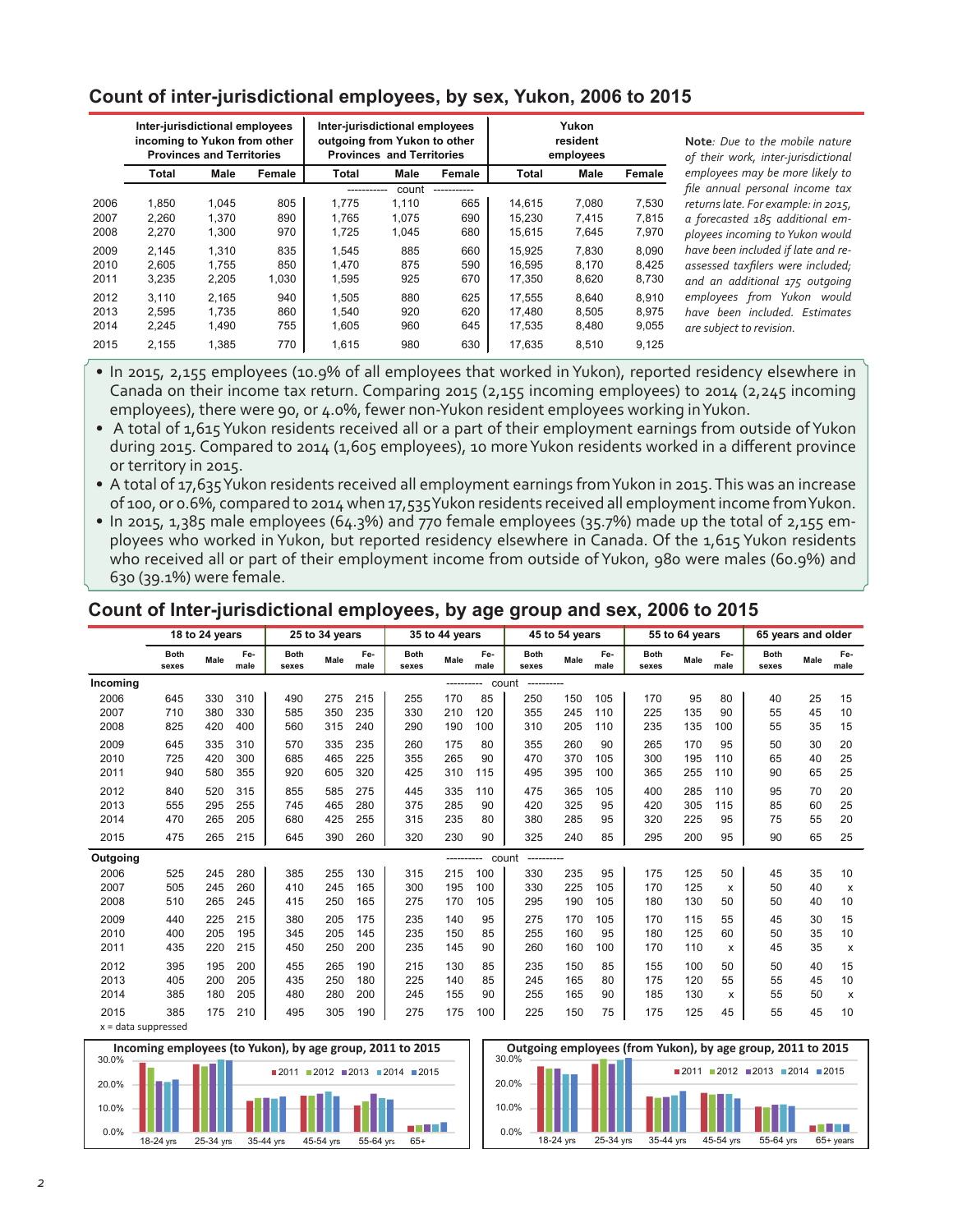**Count of inter-jurisdictional employees incoming (to Yukon) and outgoing (from Yukon), by province or territory of residence, 2006 to 2015**

|      | <b>NL</b>     |               | PEI           |               | <b>NS</b>     |               | <b>NB</b>     |               | QC            |               | ON            |               | <b>MB</b>     |               | SK            |               |
|------|---------------|---------------|---------------|---------------|---------------|---------------|---------------|---------------|---------------|---------------|---------------|---------------|---------------|---------------|---------------|---------------|
|      | in-<br>coming | out-<br>going | in-<br>coming | out-<br>going | in-<br>coming | out-<br>going | in-<br>coming | out-<br>going | in-<br>coming | out-<br>going | in-<br>coming | out-<br>going | in-<br>coming | out-<br>going | in-<br>coming | out-<br>going |
| 2006 | 30            | x             | 10            | 0             | 40            | 25            | 20            | x             | 100           | 35            | 295           | 135           | 60            | 20            | 70            | 45            |
| 2007 | 35            | x             | x             | x             | 55            | 30            | 30            | x             | 140           | 60            | 375           | 150           | 80            | 25            | 115           | 45            |
| 2008 | 40            | x             | x             | x             | 60            | 40            | 30            | x             | 185           | 55            | 400           | 160           | 95            | 30            | 95            | 50            |
| 2009 | 40            | x             | x             | x             | 55            | 25            | 25            | x             | 120           | 65            | 375           | 140           | 65            | 25            | 80            | 35            |
| 2010 | 50            | 10            | x             | x             | 70            | 20            | 45            | x             | 140           | 50            | 420           | 140           | 70            | 25            | 90            | 45            |
| 2011 | 95            | x             | x             | x             | 85            | 30            | 80            | 10            | 150           | 55            | 520           | 145           | 95            | 25            | 95            | 50            |
| 2012 | 100           | x             | x             | x             | 100           | 25            | 100           | x             | 115           | 55            | 495           | 155           | 100           | 30            | 115           | 55            |
| 2013 | 100           | 10            | x             | x             | 75            | 30            | 85            | X             | 130           | 60            | 475           | 155           | 60            | 20            | 105           | 65            |
| 2014 | 70            | 15            | x             | x             | 50            | 25            | 45            | X             | 115           | 35            | 395           | 170           | 70            | 25            | 80            | 60            |
| 2015 | 40            | 15            | x             | x             | 50            | 20            | 45            | x             | 115           | 35            | 380           | 160           | 65            | 35            | 80            | 60            |

|              | AВ                                 |               | BC             |               | <b>NWT</b>    |               | <b>NU</b>     |               | Total          |                |                         |     |     |     |                            |       |
|--------------|------------------------------------|---------------|----------------|---------------|---------------|---------------|---------------|---------------|----------------|----------------|-------------------------|-----|-----|-----|----------------------------|-------|
|              | in-<br>coming                      | out-<br>going | in-<br>coming  | out-<br>going | in-<br>coming | out-<br>going | in-<br>coming | out-<br>going | in-<br>coming  | out-<br>going  | <b>NU</b><br><b>NWT</b> |     |     |     |                            |       |
| 2006         | 355                                | 470           | 790            | 785           | 70            | 230           | 10            | x             | .850           | 1.775          | BC                      |     |     |     |                            |       |
| 2007         | 435                                | 480           | 895            | 710           | 85            | 240           | x             | 10            | 2.260          | 1.765          | AB                      |     |     |     |                            |       |
| 2008         | 360                                | 455           | 945            | 695           | 55            | 205           | x             | 15            | 2.270          | 1,725          | <b>SK</b>               |     |     |     |                            |       |
| 2009         | 280                                | 365           | 1,025          | 675           | 65            | 180           | x             | 15            | 2.145          | 1,545          | <b>MB</b><br>ON         |     |     |     |                            |       |
| 2010<br>2011 | 340<br>400                         | 305<br>330    | 1,300<br>1,630 | 650<br>715    | 60<br>75      | 190<br>205    | x<br>x        | 20<br>15      | 2.605<br>3.235 | 1.470<br>1,595 | QC                      |     |     |     |                            |       |
| 2012         | 400                                | 345           | 1.480          | 605           | 80            | 200           | x             | 20            | 3.110          | 1.505          | <b>NB</b><br><b>NS</b>  |     |     |     | Outgoing employees in 2015 |       |
| 2013         | 340                                | 355           | 1,145          | 595           | 55            | 220           | x             | 20            | 2.595          | 1.540          | PEI                     |     |     |     | Incoming employees in 2015 |       |
| 2014         | 295                                | 405           | 1.055          | 600           | 55            | 250           | x             | 10            | 2.245          | 1.605          | <b>NL</b>               |     |     |     |                            |       |
| 2015         | 300<br>$V = \theta$ ata cunnaccood | 370           | 1,010          | 590           | 60            | 285           | x             | 20            | 2,155          | 1,615          | $\Omega$                | 200 | 400 | 600 | 800                        | 1.000 |

x = data suppressed

• Of all other provinces or territories over the 10-year period from 2006 to 2015, residents of British Columbia comprised the highest number of non-resident employees working inYukon, ranging from a low of 790 employees in 2006 to a high of 1,630 employees in 2011.

• In 2015, residents of British Columbia working in Yukon (1,010), made up almost half (46.9%) of the total number of non-Yukon resident employees in Yukon; followed by residents of Ontario (380 employees, or 17.6%).

- British Columbia has also consistently been the destination for Yukon residents who had employment income from work outside ofYukon over the past ten years, ranging from a low of 595 employees in 2013 to a high of 785 employees in 2006.
- In 2015, 36.5% (590 employees) of the Yukon residents with employment income from elsewhere, worked in British Columbia, followed by Alberta (22.9%, 370 employees) and the Northwest Territories (17.6%, 285 employees).

**Net Inter-jurisdictional Employees, (Incoming to Yukon less Outgoing from Yukon), Selected Provinces/Territories, 2006 to 2015**



• When considering net inter-jurisdictional employee movement (the difference between incoming non-resident employees in Yukon and outgoing Yukon residents who worked elsewhere), British Columbia residents working in Yukon comprised the highest net number of inter-jurisdictional employees to Yukon over the last ten years. Conversely, over the same period, the Northwest Territories had been the jurisdiction that received the highest net number of inter-jurisdictional employees fromYukon.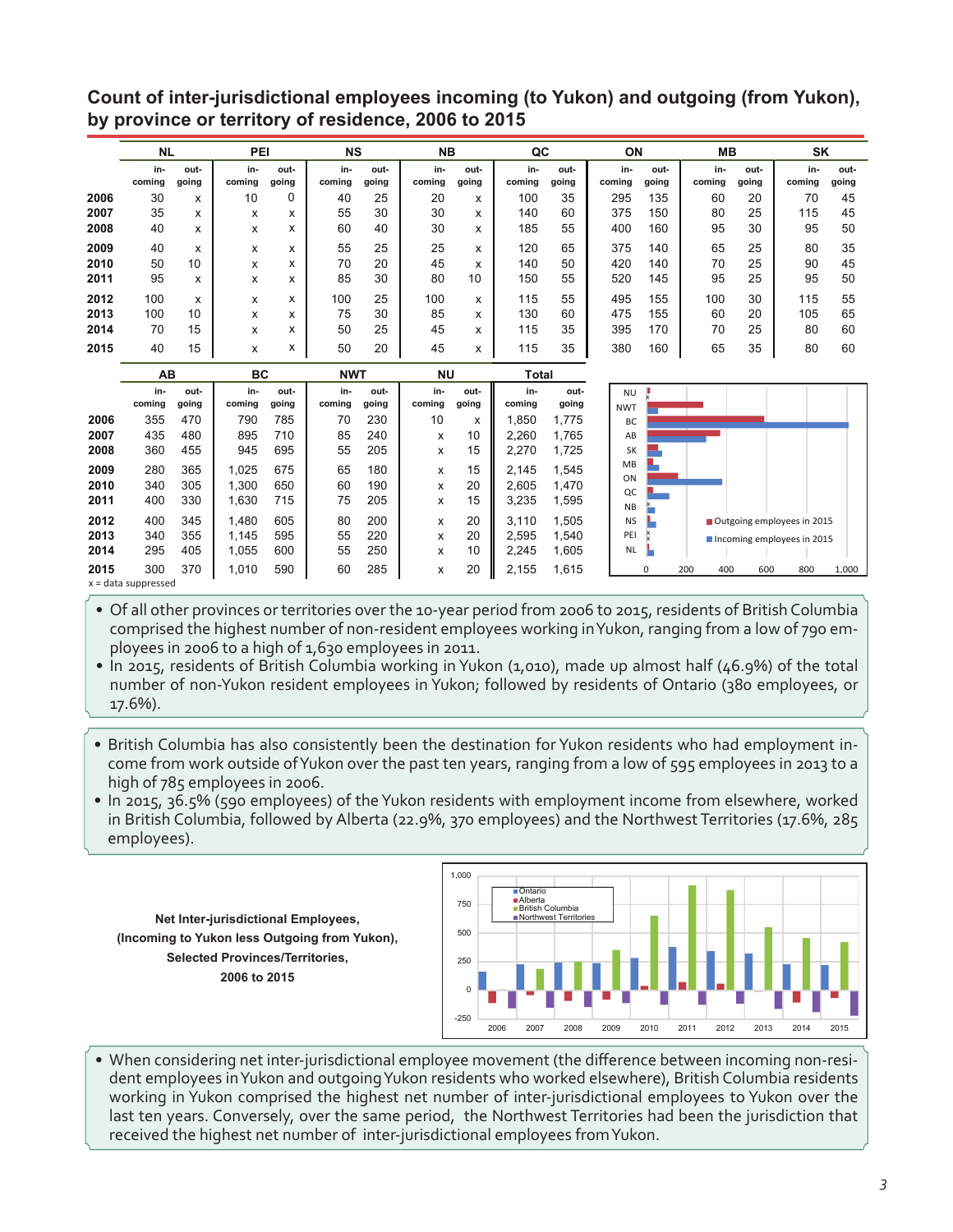# **Count of inter-jurisdictional employees incoming (to Yukon) and outgoing (from Yukon), by industry of employment, 2006 to 2015**

|      |          | fishing and hunting | Agriculture, forestry, for mining, and oil & quarrying (excluding | Oil & gas extraction;<br><b>Support activities</b><br>gas extraction |          | <b>Mining and</b><br>oil & gas) | <b>Utilities</b> |          |          | Construction | Manufacturing |          | Wholesale and<br><b>Retail trade</b> |          |      |
|------|----------|---------------------|-------------------------------------------------------------------|----------------------------------------------------------------------|----------|---------------------------------|------------------|----------|----------|--------------|---------------|----------|--------------------------------------|----------|------|
|      | incoming | outgoing            | incoming                                                          | outgoing                                                             | incoming | outgoing                        | incoming         | outgoing | incoming | outgoing     | incoming      | outgoing | incoming                             | outgoing |      |
| 2006 | x        | x                   | 175                                                               | 190                                                                  | 80       | 90                              | x                | x        | 185      | 240          | 25            | 50       | 165                                  | 155      | 2006 |
| 2007 | x        | x                   | 305                                                               | 190                                                                  | 80       | 100                             | x                | x        | 280      | 255          | x             | 40       | 150                                  | 195      | 2007 |
| 2008 | x        | 25                  | 290                                                               | 170                                                                  | 75       | 95                              | x                | x        | 245      | 290          | 35            | 35       | 185                                  | 155      | 2008 |
| 2009 | x        | 35                  | 230                                                               | 85                                                                   | 70       | 65                              | x                | x        | 355      | 245          | 15            | 25       | 140                                  | 140      | 2009 |
| 2010 | x        | 25                  | 400                                                               | 105                                                                  | 195      | 60                              | x                | x        | 485      | 215          | 20            | x        | 145                                  | 125      | 2010 |
| 2011 | x        | 20                  | 670                                                               | 150                                                                  | 345      | 80                              | x                | x        | 360      | 195          | 30            | 35       | 155                                  | 115      | 2011 |
| 2012 | 15       | 20                  | 530                                                               | 125                                                                  | 510      | 75                              | x                | x        | 315      | 205          | x             | 35       | 175                                  | 95       | 2012 |
| 2013 | x        | 20                  | 405                                                               | 90                                                                   | 430      | 80                              | x                | x        | 265      | 265          | 20            | 20       | 150                                  | 120      | 2013 |
| 2014 | x        | 20                  | 315                                                               | 80                                                                   | 360      | 75                              | x                | x        | 210      | 325          | 30            | 40       | 110                                  | 150      | 2014 |
| 2015 | x        | 30                  | 200                                                               | 70                                                                   | 315      | 75                              | x                | x        | 195      | 355          | 15            | 30       | 120                                  | 130      | 2015 |

#### **Info & cultural industries; Finance & insurance; Real estate & rental &**

|      | <b>Transportation and</b><br>warehousing<br>incoming | outgoing | באמנכ שוכוונמו ש<br>leasing; Manage-<br>& enterprises<br>incoming | ment of companies<br>outgoing | Professional.<br>scientific and<br>technical services<br>incoming | outgoing | <b>Education services.</b><br>health care and<br>social assistance<br>incoming | outgoing | <b>Accommodation and</b><br>food services<br>incoming | outgoing | Other services<br>incoming | outgoing | <b>Public</b><br>administration<br>incoming | outgoing |
|------|------------------------------------------------------|----------|-------------------------------------------------------------------|-------------------------------|-------------------------------------------------------------------|----------|--------------------------------------------------------------------------------|----------|-------------------------------------------------------|----------|----------------------------|----------|---------------------------------------------|----------|
| 2006 | 60                                                   | 85       | 60                                                                | 130                           | 90                                                                | 100      | 85                                                                             | 185      | 480                                                   | 185      | 155                        | 195      | 260                                         | 105      |
| 2007 | 70                                                   | 95       | 175                                                               | 80                            | 115                                                               | 65       | 125                                                                            | 210      | 435                                                   | 185      | 165                        | 175      | 280                                         | 110      |
| 2008 | 80                                                   | 70       | 135                                                               | 75                            | 85                                                                | 70       | 110                                                                            | 205      | 535                                                   | 230      | 190                        | 180      | 270                                         | 110      |
| 2009 | 60                                                   | 65       | 115                                                               | 70                            | 75                                                                | 55       | 105                                                                            | 205      | 445                                                   | 180      | 195                        | 220      | 305                                         | 130      |
| 2010 | 80                                                   | 75       | 130                                                               | 45                            | 90                                                                | 60       | 130                                                                            | 210      | 440                                                   | 175      | 175                        | 185      | 265                                         | 125      |
| 2011 | 90                                                   | 80       | 275                                                               | 65                            | 145                                                               | 70       | 140                                                                            | 220      | 445                                                   | 220      | 195                        | 205      | 310                                         | 120      |
| 2012 | 85                                                   | 75       | 190                                                               | 70                            | 105                                                               | 60       | 175                                                                            | 210      | 460                                                   | 215      | 215                        | 180      | 290                                         | 120      |
| 2013 | 60                                                   | 70       | 90                                                                | 55                            | 75                                                                | 75       | 145                                                                            | 215      | 420                                                   | 175      | 180                        | 205      | 330                                         | 135      |
| 2014 | 70                                                   | 75       | 90                                                                | 50                            | 70                                                                | 60       | 125                                                                            | 190      | 370                                                   | 185      | 175                        | 200      | 295                                         | 140      |
| 2015 | 115                                                  | 75       | 95                                                                | 55                            | 65                                                                | 60       | 140                                                                            | 200      | 390                                                   | 185      | 160                        | 185      | 320                                         | 125      |

|      | Unknown  |          | Total    |          |  |  |
|------|----------|----------|----------|----------|--|--|
|      | incoming | outgoing | incoming | outgoing |  |  |
| 2006 | 15       | 30       | 1,850    | 1,775    |  |  |
| 2007 | 45       | 30       | 2,260    | 1,765    |  |  |
| 2008 | 25       | X        | 2.270    | 1.725    |  |  |
| 2009 | 20       | X        | 2.145    | 1.545    |  |  |
| 2010 | 30       | 30       | 2,605    | 1,470    |  |  |
| 2011 | 40       | X        | 3.235    | 1.595    |  |  |
| 2012 | 35       | X        | 3.110    | 1,505    |  |  |
| 2013 | 20       | X        | 2,595    | 1,540    |  |  |
| 2014 | 15       | X        | 2.245    | 1.605    |  |  |
| 2015 | 15       | x        | 2.155    | 1.615    |  |  |

#### x = data suppressed

<sup>1</sup> Other services include: Administrative and support; Waste management and remediation services; Arts, entertainment and recreation; Other services etc.

**Note***: When an incoming employee has T4 earnings in more than one industry, he/she will be counted in the industry of the job in which the incoming employee has the highest T4 earnings; when an outgoing employee has T4 earnings in more than one industry, he/she will be counted in the industry of the job in which the outgoing employee has the highest T4 earnings.*

- • Of the 2,155 incoming inter-jurisdictional employees in 2015, the *Accommodation and food services*industry inYukon employed the highest number of non-resident employees (390, or 18.1% oftotal), followed by *Mining and quarrying (excluding oil and gas)* (315, or 14.6%); and *Public administration* (320, or 14.8%).
- • Over the 10 year period from 2006 to 2015, an average of 442 non-resident employees worked in the *Accommodation and food services*industry; 352 in *Oil and gas extraction and support activities*; 293 in *Public administration;* 290 in the *Construction* industry; and an average of 246 in the *Mining and quarrying (excluding oil and gas)* industry.
- Of the 1,615 outgoing inter-jurisdictional employees in 2015, the highest number of Yukon residents who received employmentincome from other jurisdictions, worked in the *Construction* industry (355, or 22.2% of total), followed by *Education services, health care and social assistance* (200, or 12.4%); *Accommodation and food services* industry (185, or 11.5%); and *Other services<sup>1</sup>*(185, or 11.5%).
- • Over the past ten years (2006 to 2015), an average of 259 Yukon residents who received employment income elsewhere worked in the *Construction* industry; 205 in *Education services, health care and social assistance*; 194 in *Accommodation and food services;* and an average of 193 employees in the *Other services<sup>1</sup>* .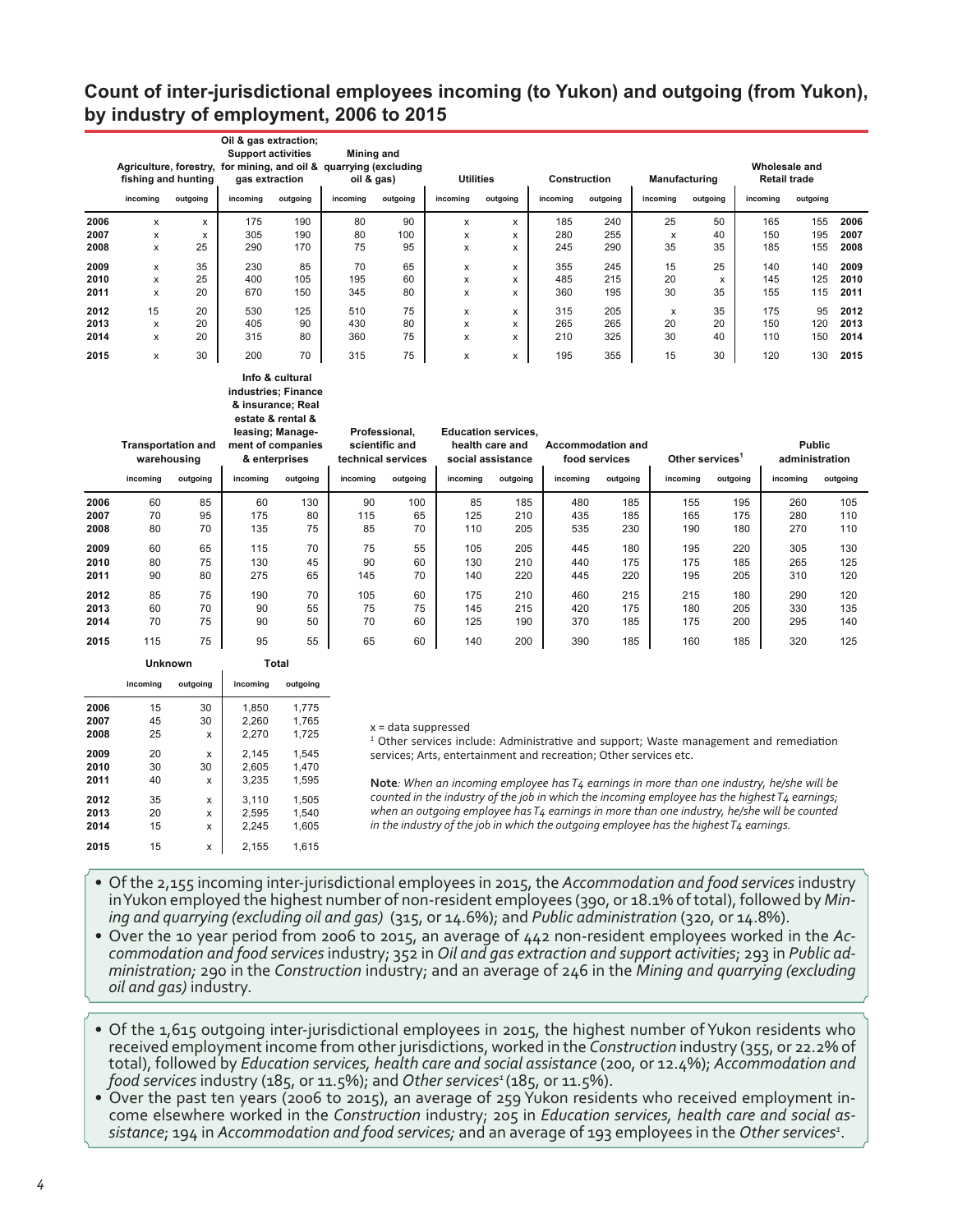# **Aggregate T4 earnings inside and outside of Yukon for inter-jurisdictional employees and resident employees, 2006 to 2015**

|      | Inter-jurisdictional<br>employees incoming to<br>Yukon |              | Inter-jurisdictional<br>employees outgoing from<br>Yukon |              | Yukon<br>resident<br>employees |         |  |
|------|--------------------------------------------------------|--------------|----------------------------------------------------------|--------------|--------------------------------|---------|--|
|      | Inside                                                 | Outside      | Inside                                                   | Outside      | Inside                         | Outside |  |
|      | Yukon                                                  | Yukon        | Yukon                                                    | Yukon        | Yukon                          | Yukon   |  |
|      |                                                        |              | earnings                                                 |              |                                |         |  |
| 2006 | \$34.417.200                                           | \$28,001,000 | \$27,639,900                                             | \$42,576,100 | \$729,585,000                  | \$0     |  |
| 2007 | \$55,420,600                                           | \$40,734,500 | \$28,801,800                                             | \$44,964,000 | \$779,635,500                  | \$0     |  |
| 2008 | \$48,387,500                                           | \$37,279,300 | \$27,051,200                                             | \$44,447,200 | \$833,739,500                  | \$0     |  |
| 2009 | \$49.206.500                                           | \$30.452.600 | \$27,332,800                                             | \$36,949,600 | \$842.987.400                  | \$0     |  |
| 2010 | \$81.953.500                                           | \$43,981,200 | \$27,255,900                                             | \$33,765,600 | \$882,825,400                  | \$0     |  |
| 2011 | \$106,291,600                                          | \$49,839,400 | \$28,402,300                                             | \$41,583,100 | \$938,796,300                  | \$0     |  |
| 2012 | \$116,228,100                                          | \$49,109,500 | \$27,261,300                                             | \$40,484,300 | \$949,867,800                  | \$0     |  |
| 2013 | \$101.792.800                                          | \$48,751,700 | \$29,614,500                                             | \$40,173,300 | \$955,439,600                  | \$0     |  |
| 2014 | \$86,134,200                                           | \$39,750,800 | \$29,174,600                                             | \$45,586,700 | \$954,895,300                  | \$0     |  |
| 2015 | \$68,033,600                                           | \$36,824,200 | \$27,262,600                                             | \$44,710,100 | \$955,642,300                  | \$0     |  |



- In 2015, non-resident employees' earnings inYukon totalled \$68.0 million. This accounts for 64.9% of their employment earnings (inside and outside of Yukon), and represents 6.5% of the total employment earnings in Yukon (\$1.1 billion) in 2015.
- Earnings of non-resident employees inYukon, ranged from a low of \$34.4 million in 2006 to a high of \$116.3 million in 2012, a difference of \$81.8 million.
- Over the past ten years (2006 to 2015), an average of 7.4% ofthe total employment earnings inYukon was received by non-residents, and ranged from a low of 4.3% in 2006 to a high of 10.6% in 2012.
- Of the total employment earnings (inside and outside of Yukon) of incoming interjurisdictional employees over the past ten years, an average of 63.5% was earned inYukon.
- • In 2015,Yukon residents earned \$44.7 million in employment income from outside ofYukon in addition to \$27.3 million fromYukon.
- Yukon resident employees' earnings from outside of Yukon in 2015 (\$44.7 million), represented 62.1% of their total employment income in 2015 (\$72.0 million).This ratio varied over the last 10 years, ranging from a low of 55.3% in 2010 to a high of 62.2% in 2008.
- From 2006 to 2015, total employment earnings of Yukon residents who only worked in Yukon, ranged from a low of \$729.6 million in 2006 to a high of \$955.6 million in 2015.
- The per-capita employment earnings of Yukon residents who worked only in Yukon grew rapidly between 2006 and 2008 at an annual average rate of 3.4%.The growth flattened during the period from 2009 to 2015 when the annual average growth rate was only 0.2%.



• In 2015, non-residents' earnings in Yukon were \$23.3 million higher than Yukon residents' earnings outside of Yukon. This difference was mainly attributable to the combined earnings in the *Oil and gas extraction and support services* and the *Mining and quarrying (excluding oil and gas)*  industries in Yukon which were \$16.0 million higher for non-residents than that of Yukon residents' earnings from outside in the same industries.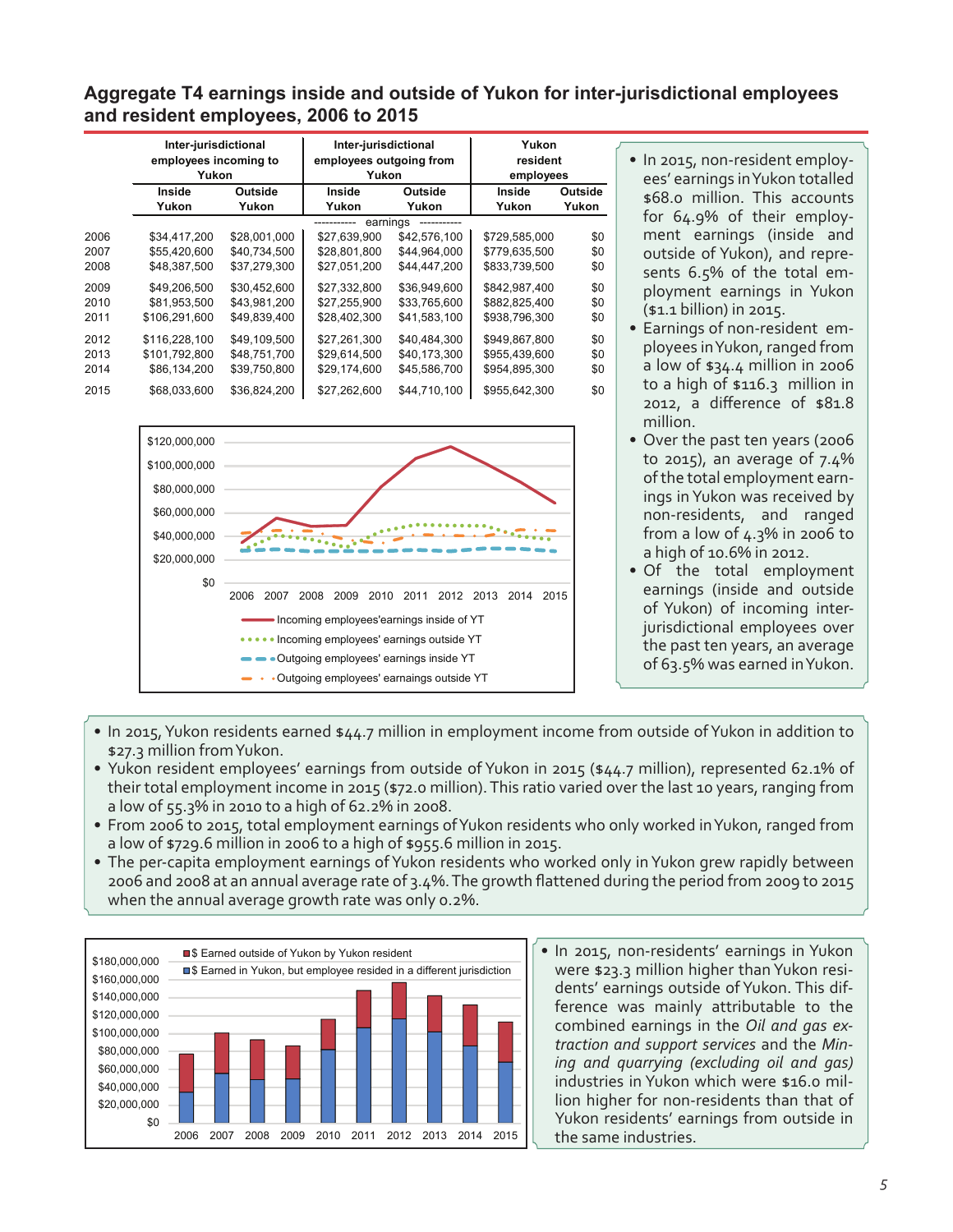**Aggregate T4 earnings of inter-jurisdictional employees incoming (to Yukon) and outgoing (from Yukon), by province or territory of residence, 2006 to 2015**

|              | <b>NL</b>                  |                | PEI                |               |                            | <b>NS</b> |                        |                            | NΒ                        | QC                         |                        |
|--------------|----------------------------|----------------|--------------------|---------------|----------------------------|-----------|------------------------|----------------------------|---------------------------|----------------------------|------------------------|
|              | in-                        | out-           | in-                | out-          |                            | in-       | out-                   | in-                        | out-                      | in-                        | out-                   |
|              | coming                     | going          | coming             | going         |                            | coming    | going                  | coming                     | going                     | coming                     | going                  |
| 2006         | \$749,900                  | х              | \$121,600          | \$0           | \$605,800                  |           | \$343,800              | \$440,500                  | x                         | \$864,100                  | \$461,100              |
| 2007         | \$1,503,600                | x              | х                  | x             | \$1,332,400                |           | \$386,700              | \$750,300                  | X                         | \$1,546,400                | \$686,900              |
| 2008         | \$859,400                  | X              | $\pmb{\mathsf{x}}$ | x             | \$1,029,600                |           | \$456,900              | \$725,900                  | X                         | \$1,475,800                | \$760,900              |
| 2009         | \$1,757,700                | X              | X                  | x             | \$1,114,600                |           | \$190,600              | \$853,500                  | X                         | \$1,391,500                | \$1,472,300            |
| 2010         | \$2,940,900                | \$146,600      | X                  | x             | \$1,811,400                |           | \$323,600              | \$1,594,500                | $\boldsymbol{\mathsf{x}}$ | \$1,705,000                | \$648,000              |
| 2011         | \$6,284,100                | х              | X                  | x             | \$2,280,200                |           | \$145,000              | \$4,078,500                | \$121,000                 | \$2,159,500                | \$890,900              |
|              |                            |                |                    |               |                            |           |                        |                            |                           |                            |                        |
| 2012<br>2013 | \$8,982,900                | x<br>\$110,600 | x                  | x<br>x        | \$2,995,800                |           | \$245,600<br>\$287,900 | \$6,073,800<br>\$5,816,900 | х                         | \$1,676,900<br>\$2,530,900 | \$627,900<br>\$661,800 |
| 2014         | \$8,512,100<br>\$6,809,900 | \$95,700       | X<br>X             | х             | \$2,869,300<br>\$1,406,800 |           | \$356,100              | \$3,535,200                | X<br>x                    | \$2,036,900                | \$698,500              |
|              |                            |                |                    |               |                            |           |                        |                            |                           |                            |                        |
| 2015         | \$1,118,800                | \$586,300      | X                  | x             | \$1,473,700                |           | \$567,800              | \$1,803,200                | x                         | \$1,469,500                | \$608,300              |
|              |                            | ON             |                    | MВ            |                            |           | SK                     |                            |                           | AВ                         |                        |
|              | in-                        | out-           |                    | in-           | out-                       |           | in-                    | out-                       | in-                       | out-                       |                        |
|              | coming                     | going          | coming             |               | going                      |           | coming                 | going                      | coming                    | going                      |                        |
| 2006         | \$4,403,000                | \$2,743,200    | \$1,095,400        |               | \$209,700                  |           | \$1,030,200            | \$715,600                  | \$6,381,300               | \$10,096,400               |                        |
| 2007         | \$6,409,100                | \$2,870,100    | \$1,924,200        |               | \$366,200                  |           | \$3,247,400            | \$659,500                  | \$10,609,600              | \$11,457,300               |                        |
| 2008         | \$6,677,500                | \$2,730,600    | \$2,722,200        |               | \$781,500                  |           | \$1,633,300            | \$1,146,900                | \$7,285,000               | \$12,204,200               |                        |
| 2009         | \$6,457,600                | \$2,656,800    | \$1,163,800        |               | \$624,800                  |           | \$2,106,400            | \$694,800                  | \$6,516,200               | \$9,016,300                |                        |
| 2010         | \$8,129,600                | \$2,758,200    | \$1,693,500        |               | \$485,000                  |           | \$2,546,500            | \$1,380,900                | \$10,331,900              | \$8,437,500                |                        |
| 2011         | \$12,213,100               | \$2,800,100    | \$2,444,200        |               | \$505,300                  |           | \$2,503,700            | \$1,265,400                | \$11,334,900              | \$8,670,400                |                        |
| 2012         | \$14,061,600               | \$2,781,300    | \$2,992,200        |               | \$807,800                  |           | \$3,581,000            | \$1,227,000                | \$12,979,500              | \$11,638,600               |                        |
| 2013         | \$15,851,300               | \$2,864,100    | \$1,744,400        |               | \$443,100                  |           | \$3,520,100            | \$1,802,500                | \$9,775,900               | \$11,738,600               |                        |
| 2014         | \$14,943,600               | \$3,524,800    | \$2,099,400        |               | \$584,700                  |           | \$2,239,900            | \$2,080,700                | \$7,831,600               | \$14,329,000               |                        |
| 2015         | \$14,132,400               | \$3,731,700    | \$1,584,800        |               | \$414,600                  |           | \$1,656,600            | \$1,786,500                | \$7,733,500               | \$12,699,800               |                        |
|              |                            |                |                    |               |                            |           |                        |                            |                           |                            |                        |
|              |                            | BC             |                    | <b>NWT</b>    |                            |           |                        | ΝU                         |                           | Total                      |                        |
|              | in-<br>coming              | out-<br>going  |                    | in-<br>coming | out-<br>going              |           | in-<br>coming          | out-<br>going              | in-<br>coming             | out-<br>going              |                        |
| 2006         | \$17,308,200               | \$19,079,200   | \$1,304,400        |               | \$8,311,100                |           | \$112,800              | x                          | \$34,417,200              | \$42,576,100               |                        |
| 2007         | \$26,253,000               | \$18,274,800   | \$1,389,600        |               | \$9,590,500                |           | x                      | \$494,400                  | \$55,420,600              | \$44,964,000               |                        |
| 2008         | \$24,742,700               | \$16,834,000   | \$1,169,700        |               | \$8,834,700                |           | X                      | \$486,300                  | \$48,387,500              | \$44,447,200               |                        |
| 2009         | \$26,556,400               | \$14,850,300   | \$1,172,200        |               | \$6,512,400                |           | X                      | \$507,700                  | \$49,206,500              | \$36,949,600               |                        |
| 2010         | \$49,564,800               | \$14,461,000   | \$1,428,900        |               | \$3,802,200                |           | X                      | \$1,148,400                | \$81,953,500              | \$33,765,600               |                        |
| 2011         | \$60,968,000               | \$19,736,200   | \$1,735,000        |               | \$6,578,400                |           | x                      | \$767,500                  | \$106,291,600             | \$41,583,100               |                        |
| 2012         | \$60,274,300               | \$14,836,000   | \$1,914,300        |               | \$6,828,700                |           | x                      | \$1,213,400                | \$116,228,100             | \$40,484,300               |                        |
| 2013         | \$49,062,300               | \$13,616,500   | \$1,407,200        |               | \$7,348,200                |           | X                      | \$1,224,800                | \$101,792,800             | \$40,173,300               |                        |
| 2014         | \$43,550,800               | \$14,482,800   | \$1,352,300        |               | \$8,778,200                |           | x                      | \$552,800                  | \$86,134,200              | \$45,586,700               |                        |
| 2015         | \$35,431,600               | \$13,161,900   | \$1,430,800        |               | \$9,811,200                |           | x                      | \$1,189,600                | \$68,033,600              | \$44,710,100               |                        |

x = data suppressed

- In 2015, of the non-resident employees, British Columbia residents had the highest earnings in Yukon at \$35.4 million, followed by Ontario residents at \$14.1 million and Alberta residents at \$7.7 million. Employees from British Columbia received 52.1% of all incoming employees' earnings from Yukon (\$68.0 million); followed by those from Ontario at 20.8%; and Alberta at 11.4%.
- Over the last ten years (2006 to 2015), incoming employees from British Columbia have consistently had the highest proportion of earnings inYukon, ranging from a low of 47.4% in 2007 to a high of 60.5% in 2010.
- In 2015, a total of \$44.7 million was earned by Yukon resident employees working in other Canadian jurisdictions: \$13.2 million (29.4%) was earned in British Columbia, \$12.7 million (28.4%) in Alberta; \$9.8 million (21.9%) in the Northwest Territories; and \$3.7 million (8.3%) in Ontario.
- Over the ten years from 2006 to 2015, Yukon residents with employment income from elsewhere in Canada have consistently had the highest proportion of their earnings in British Columbia, ranging from a low of 29.4% in 2015 to a high of 47.5% in 2011.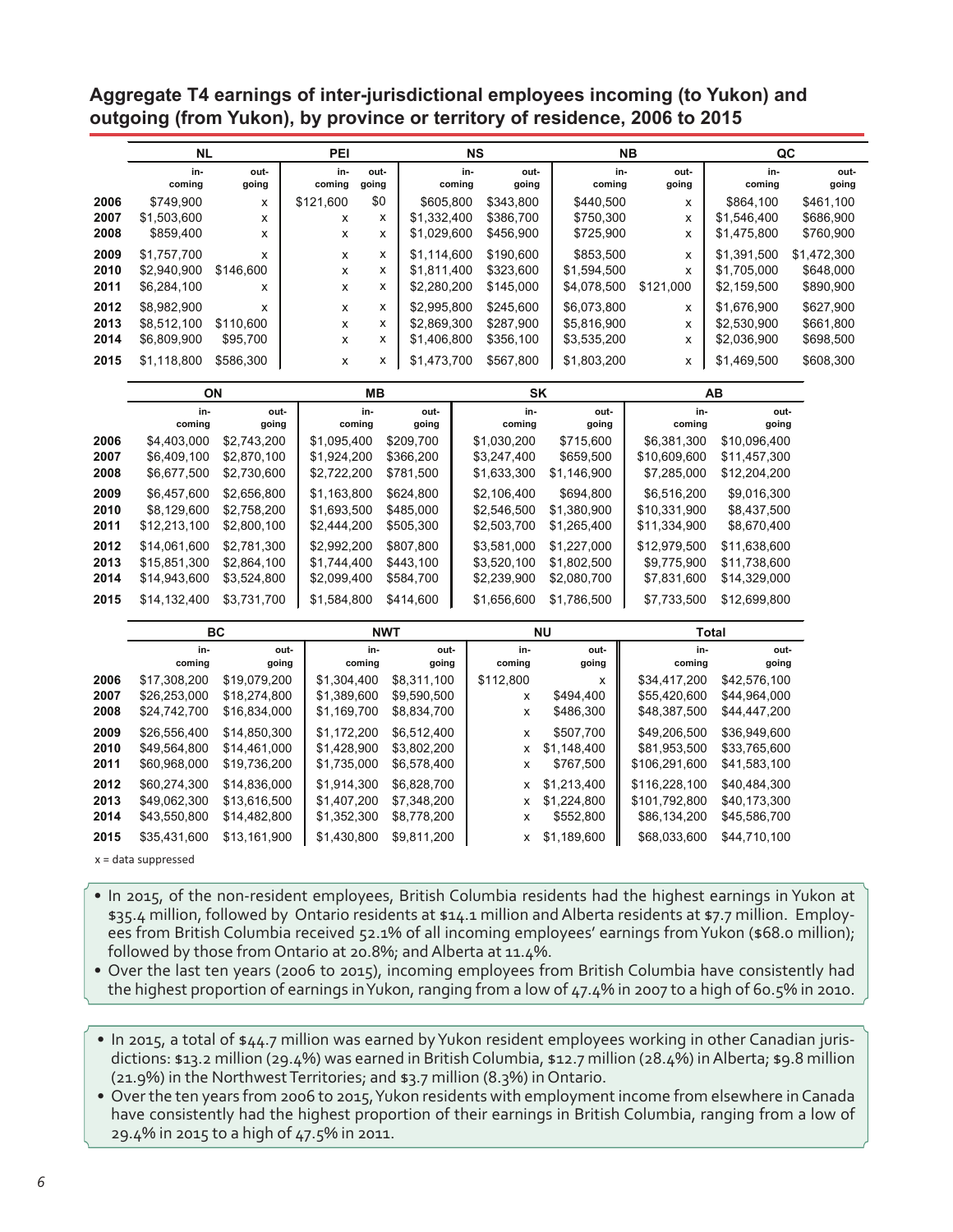# **Aggregate T4 earnings inside Yukon of incoming inter-jurisdictional employees to Yukon as well as earnings outside Yukon of employees outgoing from Yukon, by industry of employment, 2006 to 2015**

|                      | Agriculture, forestry,<br>fishing and hunting |                                           | Oil & gas extraction;<br>Support activities for mining,<br>and oil & gas extraction |                                           |                                              | Mining and quarrying<br>(excluding oil & and gas) |                                           | <b>Utilities</b>                                                                            |                                             | Construction                               |  |
|----------------------|-----------------------------------------------|-------------------------------------------|-------------------------------------------------------------------------------------|-------------------------------------------|----------------------------------------------|---------------------------------------------------|-------------------------------------------|---------------------------------------------------------------------------------------------|---------------------------------------------|--------------------------------------------|--|
|                      | incoming                                      | outgoing                                  | incoming                                                                            | outgoing                                  | incoming                                     | outgoing                                          | incoming                                  | outgoing                                                                                    | incoming                                    | outgoing                                   |  |
| 2006<br>2007<br>2008 | x<br>x<br>x                                   | x<br>X<br>\$300,400                       | \$5,635,800<br>\$13,826,900<br>\$12,538,900                                         | \$8,742,200<br>\$9,199,400<br>\$7,502,900 | \$2,267,800<br>\$2,852,800<br>\$2,712,400    | \$4,706,400<br>\$5,111,400<br>\$5,603,600         | X<br>x<br>x                               | x<br>X<br>x                                                                                 | \$6,018,200<br>\$11,201,800<br>\$6,411,000  | \$7,789,100<br>\$8,455,200<br>\$9,117,200  |  |
| 2009<br>2010<br>2011 | x<br>X<br>x                                   | \$494,200<br>\$260,800<br>\$312,400       | \$13,934,100<br>\$20,101,100<br>\$36,922,000                                        | \$3,122,000<br>\$4,408,500<br>\$7,902,800 | \$2,033,600<br>\$10,884,200<br>\$18,603,300  | \$3,581,600<br>\$1,638,300<br>\$4,144,900         | $\pmb{\mathsf{x}}$<br>x<br>x              | $\pmb{\times}$<br>$\pmb{\times}$<br>X                                                       | \$8,257,700<br>\$22,381,200<br>\$13,685,300 | \$8,365,800<br>\$7,588,600<br>\$6,776,500  |  |
| 2012<br>2013<br>2014 | \$98,500<br>x<br>X                            | \$288,000<br>\$329,800<br>\$390,600       | \$37,548,600<br>\$30,070,400<br>\$21,274,500                                        | \$6,901,000<br>\$4,360,400<br>\$4,138,000 | \$32,972,100<br>\$29,620,600<br>\$26,899,700 | \$4,488,000<br>\$4,480,800<br>\$5,015,400         | $\pmb{\times}$<br>X<br>X                  | $\pmb{\times}$<br>x<br>X                                                                    | \$10,239,800<br>\$10,881,100<br>\$8,796,500 | \$7,433,500<br>\$9,796,900<br>\$12,886,900 |  |
| 2015                 | x                                             | \$444,200                                 | \$6,935,200                                                                         | \$4,246,700                               | \$17,797,300                                 | \$4,444,600                                       | $\pmb{\times}$                            | x<br>Info & cultural industries;<br>Finance & insurance; Real<br>estate & rental & leasing; | \$11,280,200                                | \$12,425,700<br>Professional,              |  |
|                      |                                               | Manufacturing                             | <b>Wholesale and Retail trade</b>                                                   |                                           |                                              | <b>Transportation and</b><br>warehousing          |                                           | <b>Management of</b><br>companies & enterprises                                             |                                             | scientific and technical<br>services       |  |
|                      | incoming                                      | outgoing                                  | incoming                                                                            | outgoing                                  | incoming                                     | outgoing                                          | incoming                                  | outgoing                                                                                    | incoming                                    | outgoing                                   |  |
| 2006<br>2007<br>2008 | \$373,500<br>X<br>\$537,700                   | \$1,319,800<br>\$1,229,400<br>\$1,400,400 | \$1,898,800<br>\$2,169,600<br>\$2,509,400                                           | \$2,159,000<br>\$2,949,400<br>\$2,689,900 | \$1,445,300<br>\$1,597,200<br>\$1,663,900    | \$2,680,700<br>\$3,048,200<br>\$2,177,500         | \$1,300,400<br>\$3,620,800<br>\$2,876,700 | \$2,575,500<br>\$2,217,700<br>\$2,100,000                                                   | \$2,203,100<br>\$3,101,400<br>\$2,184,600   | \$2,624,600<br>\$1,983,300<br>\$1,951,900  |  |
| 2009<br>2010<br>2011 | \$293,900<br>\$331,600<br>\$647,700           | \$611,500<br>x<br>\$630,300               | \$2,404,200<br>\$2,817,600<br>\$2,604,100                                           | \$2,662,800<br>\$1,755,500<br>\$2,454,500 | \$1,147,900<br>\$2,346,900<br>\$3,107,900    | \$2,118,300<br>\$3,170,100<br>\$2,672,900         | \$2,075,500<br>\$3,014,600<br>\$7,259,700 | \$2,529,400<br>\$1,340,100<br>\$2,078,100                                                   | \$1,463,000<br>\$2,196,200<br>\$3,480,100   | \$1,009,400<br>\$1,779,700<br>\$1,720,800  |  |
| 2012<br>2013<br>2014 | x<br>\$231.300<br>\$354,600                   | \$799,400<br>\$549.700<br>\$1,004,900     | \$3,035,200<br>\$2,775,100<br>\$4,170,300                                           | \$1,545,700<br>\$1,949,000<br>\$2,199,000 | \$2,531,300<br>\$2,110,700<br>\$2,234,200    | \$2,738,100<br>\$2,301,400<br>\$2,935,900         | \$5,664,400<br>\$3,435,300<br>\$3,435,000 | \$2,597,100<br>\$1,403,900<br>\$1,217,900                                                   | \$2,652,300<br>\$2,024,200<br>\$1,433,900   | \$2,193,600<br>\$3,055,500<br>\$2,565,000  |  |
| 2015                 | \$775,800                                     | \$845,700                                 | \$2,438,000                                                                         | \$2,221,400                               | \$3,253,000                                  | \$2,848,000                                       | \$4,825,900                               | \$1,646,200                                                                                 | \$1,485,300                                 | \$2,319,100                                |  |
|                      |                                               | care and social assistance                | Education services, health Accommodation and food                                   | services                                  | Other services <sup>1</sup>                  |                                                   |                                           | <b>Public administration</b>                                                                | <b>Unknown</b>                              |                                            |  |
|                      | incoming                                      | outgoing                                  | incoming                                                                            | outgoing                                  | incoming                                     | outgoing                                          | incoming                                  | outgoing                                                                                    | incoming                                    | outgoing                                   |  |
| 2006<br>2007<br>2008 | \$1,343,800<br>\$1,860,800<br>\$1,773,700     | \$1,879,200<br>\$2,693,700<br>\$2,959,900 | \$3,841,100<br>\$4,213,800<br>\$4,957,300                                           | \$1,539,200<br>\$1,643,700<br>\$2,356,800 | \$1,749,500<br>\$1,865,000<br>\$2,239,900    | \$2,348,700<br>\$1,892,500<br>\$2,288,700         | \$5,786,100<br>\$7,705,000<br>\$7,666,000 | \$3,378,200<br>\$3,587,900<br>\$3,633,000                                                   | \$269,200<br>\$915,600<br>\$240,200         | \$262,400<br>\$516,600<br>X                |  |
| 2009<br>2010<br>2011 | \$1,336,600<br>\$2,048,400<br>\$2,429,400     | \$3,008,100<br>\$2,094,900<br>\$2,185,900 | \$4,504,700<br>\$5,035,200<br>\$4,565,200                                           | \$1,851,500<br>\$2,145,600<br>\$2,454,300 | \$2,776,300<br>\$2,638,800<br>\$3,200,000    | \$2,807,900<br>\$2,164,600<br>\$2,938,800         | \$8,648,700<br>\$7,336,600<br>\$8,667,000 | \$4,491,300<br>\$4,298,500<br>\$4,710,900                                                   | \$189,000<br>\$596,900<br>\$757,600         | X<br>\$581,900<br>x                        |  |
| 2012<br>2013<br>2014 | \$2,764,900<br>\$2,318,900<br>\$1,458,000     | \$2,366,700<br>\$1,988,200<br>\$2,757,300 | \$5,495,100<br>\$5,267,000<br>\$4,479,600                                           | \$2,635,300<br>\$2,410,400<br>\$2,179,400 | \$3,594,500<br>\$2,872,800<br>\$2,775,900    | \$2,464,000<br>\$2,820,000<br>\$3,343,600         | \$8,233,300<br>\$9,644,300<br>\$7,775,200 | \$3,537,100<br>\$4,259,700<br>\$4,514,200                                                   | \$716,500<br>\$210,700<br>\$751,400         | x<br>x<br>X                                |  |
| 2015                 | \$1,875,500                                   | \$2,780,100                               | \$4,470,200                                                                         | \$2,273,100                               | \$2,325,300                                  | \$2,670,300                                       | \$9,910,900                               | \$4,577,100                                                                                 | \$276,800                                   | X                                          |  |
|                      |                                               | Total                                     |                                                                                     |                                           |                                              |                                                   |                                           |                                                                                             |                                             |                                            |  |

| ×<br>۰. | νιαι<br>. . |  |
|---------|-------------|--|
|         |             |  |
|         |             |  |

|                              | incoming                                                       | outgoing                                                     |                                                                                        |
|------------------------------|----------------------------------------------------------------|--------------------------------------------------------------|----------------------------------------------------------------------------------------|
| 2006<br>2007<br>2008         | \$34.417.200<br>\$55,420,600<br>\$48,387,500                   | \$42,576,100<br>\$44,964,000<br>\$44.447.200                 | Note: When an<br>incoming employ-<br>ee has T4 earnings<br>in more than one            |
| 2009<br>2010<br>2011         | \$49,206,500<br>\$81.953.500<br>\$106,291,600                  | \$36,949,600<br>\$33,765,600<br>\$41,583,100                 | industry, he/she<br>will be counted in<br>the industry of the                          |
| 2012<br>2013<br>2014<br>2015 | \$116.228.100<br>\$101,792,800<br>\$86.134.200<br>\$68,033,600 | \$40.484.300<br>\$40,173,300<br>\$45,586,700<br>\$44,710,100 | job in which the<br>incoming employ-<br>ee has the highest<br>T <sub>4</sub> earnings. |
|                              |                                                                |                                                              |                                                                                        |

- Of the \$68.0 million earned in Yukon by non-resident interjurisdictional employees in 2015: 26.2% (\$17.8 million) was earned in the *Mining and quarrying (excluding oil and gas)* industry; 16.6% (\$11.3 million) in *Construction;* and 14.6% (\$9.9 million) in *Public administration*.
- Of the \$44.7 million earned by Yukon resident employees from other jurisdictions in 2015: 27.8% (\$12.4 million) was earned in the *Construction* industry; 10.2% (\$4.6 million) in *Public administration;* 9.9% (\$4.4 million) in *Mining and quarrying (excluding oil and gas)* and 9.5% (\$4.2 million) was earned in *Oil and gas extraction and support activities.*

x = data suppressed

<sup>1</sup> Other services include: Administration and support; Waste management and remediation services; Arts, entertainment and recreation; Other services etc.